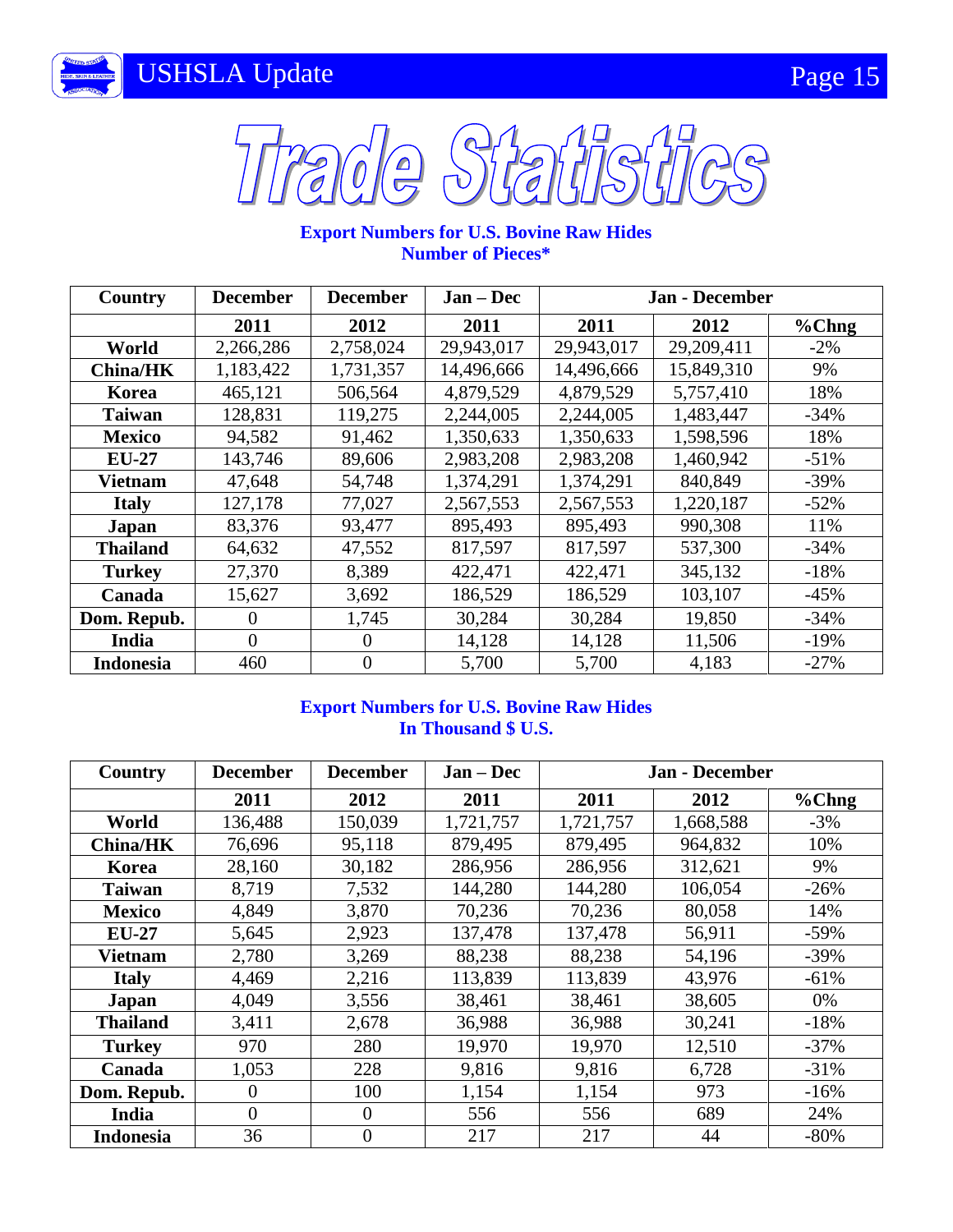| Country         | <b>December</b> | <b>December</b> | $Jan - Dec$ | <b>Jan - December</b> |           |         |
|-----------------|-----------------|-----------------|-------------|-----------------------|-----------|---------|
|                 | 2011            | 2012            | 2011        | 2011                  | 2012      | %Chng   |
| World           | 326,984         | 341,462         | 4,967,853   | 4,967,853             | 4,730,050 | $-5%$   |
| <b>Mexico</b>   | 141,339         | 137,245         | 2,204,647   | 2,204,647             | 2,357,567 | 7%      |
| <b>Taiwan</b>   | 83,084          | 91,253          | 1,367,474   | 1,367,474             | 1,080,371 | $-21%$  |
| <b>Thailand</b> | 21,200          | 70,800          | 114,426     | 114,426               | 560,787   | 390%    |
| <b>Vietnam</b>  | 26,665          | 30,544          | 550,345     | 550,345               | 442,702   | $-20%$  |
| $EU-27$         | 5,141           | 1,750           | 88,799      | 88,799                | 62,750    | $-29%$  |
| <b>China/HK</b> | 28,475          | 3,090           | 507,202     | 507,202               | 146,478   | $-71%$  |
| Korea           | 21,080          | $\theta$        | 107,561     | 107,561               | 66,730    | $-38%$  |
| Japan           | $\theta$        | 6,780           | 20,939      | 20,939                | 12,665    | $-40%$  |
| <b>Italy</b>    | $\overline{0}$  | $\Omega$        | 9,270       | 9,270                 | 1,360     | $-85%$  |
| Canada          | $\overline{0}$  | $\Omega$        | 5,393       | 5,393                 | $\Omega$  | $-100%$ |
| Dom. Repub.     | $\theta$        | 0               | 1,067       | 1,067                 | $\theta$  | $-100%$ |

## **Export Numbers for U.S. Pig Skins Number of Pieces\***

#### **Export Numbers for U.S. Pig Skins In Thousand \$ U.S.**

| Country         | <b>December</b> | <b>December</b> | $Jan - Dec$ | Jan - December |          |         |
|-----------------|-----------------|-----------------|-------------|----------------|----------|---------|
|                 | 2011            | 2012            | 2011        | 2011           | 2012     | %Chng   |
| World           | 3,697           | 3,714           | 46,142      | 46,142         | 50,084   | 9%      |
| <b>Mexico</b>   | 1,493           | 1,647           | 19,083      | 19,083         | 25,951   | 36%     |
| <b>Taiwan</b>   | 1,127           | 984             | 13,789      | 13,789         | 11,700   | $-15%$  |
| <b>Thailand</b> | 223             | 686             | 1,346       | 1,346          | 5,343    | 297%    |
| <b>Vietnam</b>  | 282             | 291             | 4,265       | 4,265          | 4,134    | $-3\%$  |
| $EU-27$         | 100             | 25              | 1,786       | 1,786          | 1,196    | $-33%$  |
| <b>China/HK</b> | 278             | 26              | 4,505       | 4,505          | 1,021    | $-77%$  |
| Korea           | 193             | 0               | 1,039       | 1,039          | 647      | $-38%$  |
| Japan           | $\Omega$        | 55              | 135         | 135            | 92       | $-32%$  |
| <b>Italy</b>    | $\theta$        | 0               | 278         | 278            | 90       | $-68%$  |
| Canada          | $\theta$        | $\theta$        | 162         | 162            | $\Omega$ | $-100%$ |
| Dom. Repub.     | $\Omega$        | 0               | 32          | 32             | 0        | $-100%$ |